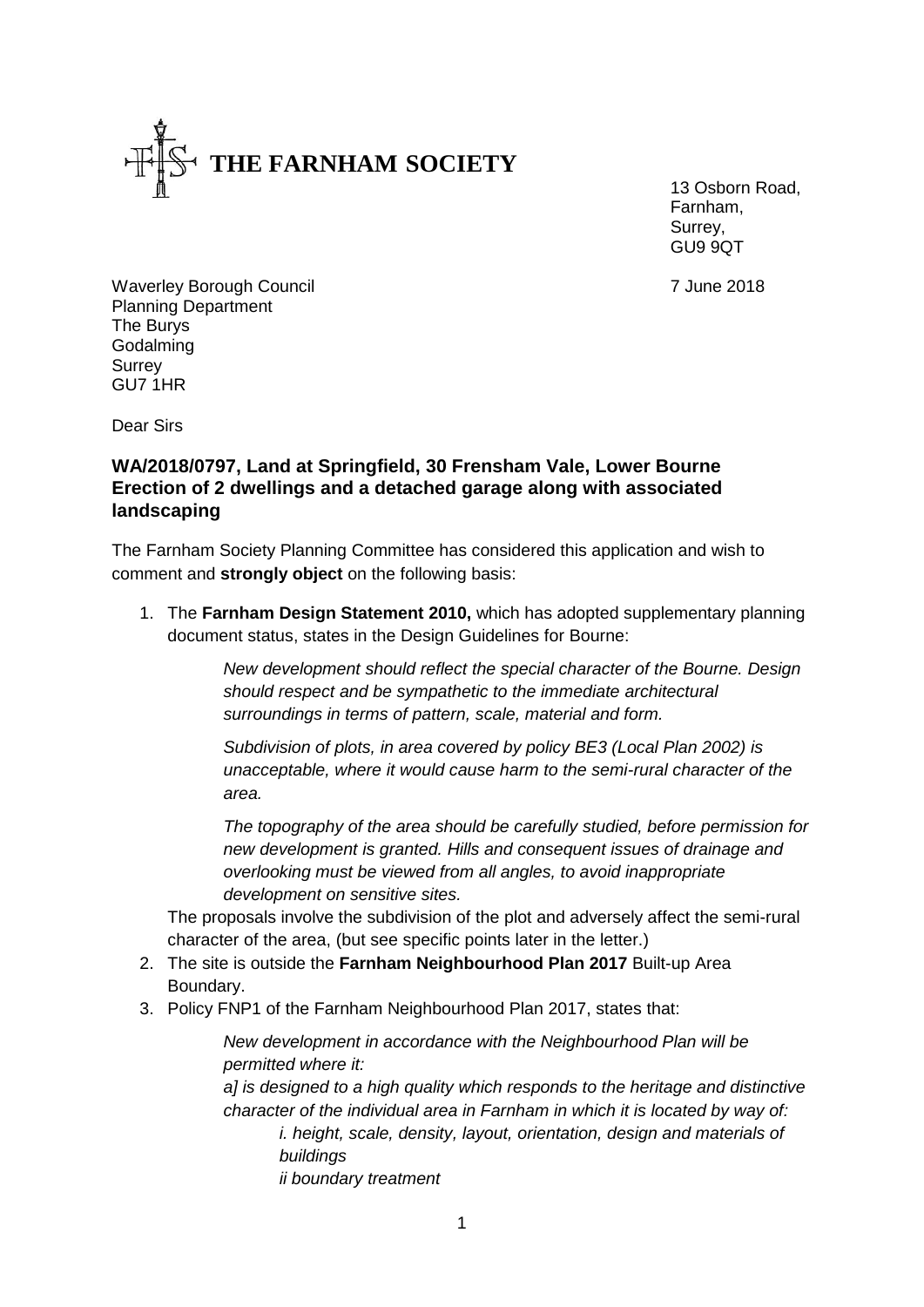*iii the scale, design and materials of the public realm.*

The proposals do not comply with these requirements. Policy FNP1 Subparagraph f] states:

> *Development will not be acceptable where it is at risk of flooding itself or result in any increased risk of flooding elsewhere.*

The area of the site proposed for development is within Flood Zone 2 and 3, so unacceptable for development.



Policy FNP10 states:

*Outside of the Built Up Area Boundary, as defined on Map A, priority will be given to protecting the countryside from inappropriate development. A proposal for development will only be permitted where it would: a] be in accordance with Policies FNP16, FNP17 and FNP20 in the Neighbourhood Plan or other relevant planning policies applying to the area, b] Protect the Green Belt*

The proposals conflict with this policy.

## 4. The proposals are contrary to the **2002 Local Plan** policies D1 and D4. Policy D1 states:

POLICY D1 - Environmental Implications of Development

The Council will have regard to the environmental implications of development and will promote and encourage enhancement of the environment. Development will not be permitted where it would result in material detriment to the environment by virtue of:-

- $(a)$ loss or damage to important environmental assets, such as buildings of historical or architectural interest, local watercourses, important archaeological sites and monuments and areas of conservation, ecological or landscape value;
- harm to the visual character and distinctiveness of a locality, particularly in  $(b)$ respect of the design and scale of the development and its relationship to its surroundings;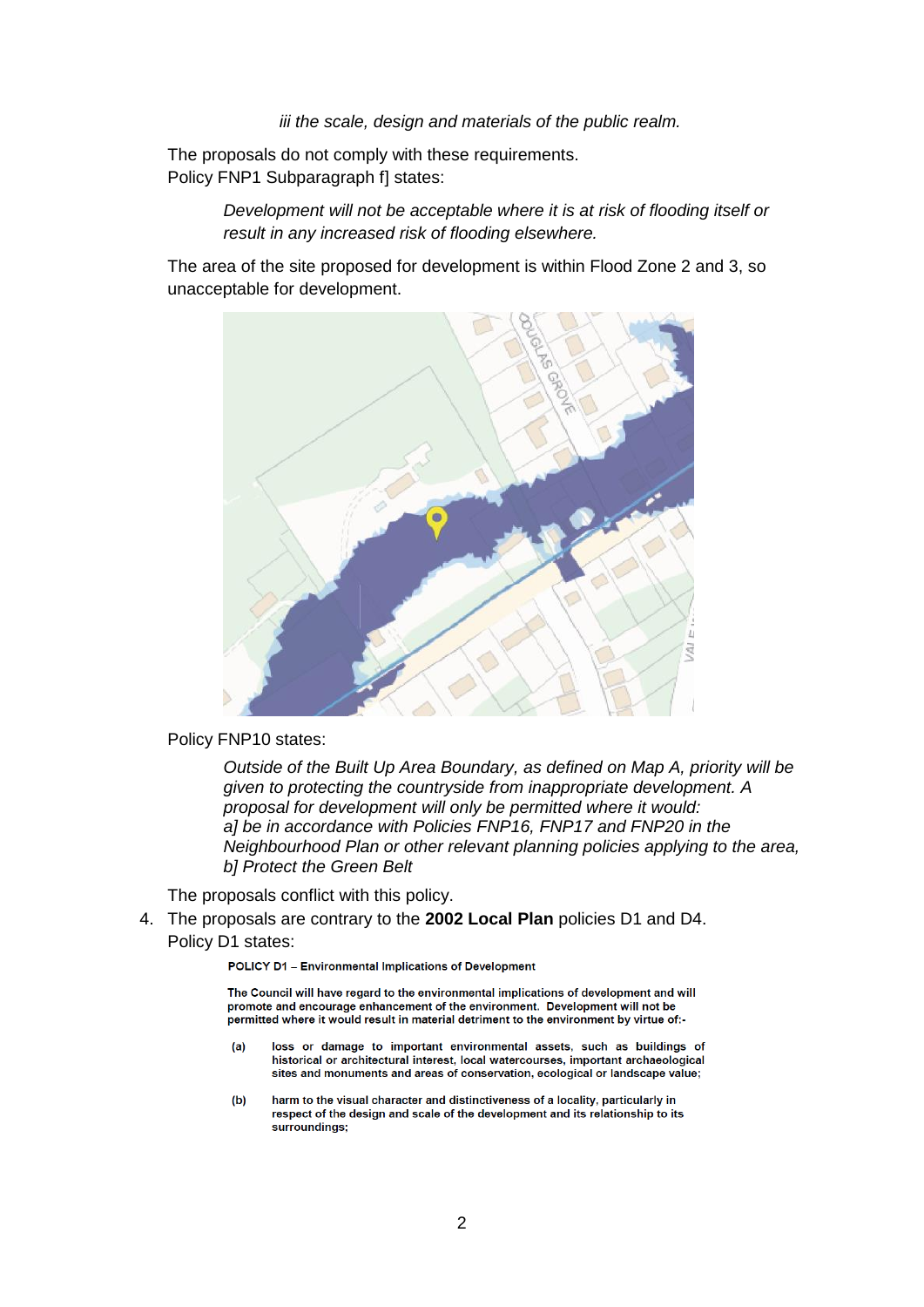- $(c)$ loss of general amenity, including material loss of natural light and privacy enjoyed by neighbours and disturbance resulting from the emission of noise, light or vibration;
- $(d)$ levels of traffic which are incompatible with the local highway network or cause significant environmental harm by virtue of noise and disturbance;
- $(e)$ potential pollution of air, land or water, including that arising from light pollution and from the storage and use of hazardous substances;

The Council will seek, as part of a development proposal, to resolve or limit environmental impacts. This may include the submission of a flood-risk/run-off assessment to determine the potential flood risk to the development, the likely effects of the development on flood risk to others, whether mitigation is necessary, and if so, whether it is likely to be effective and acceptable. The Council will also seek remedial measures to deal with existing problems such as land contamination.

The proposals would result in harm to the character of the area and loss of general amenity.

Policy D4 states:

| POLICY D4 - Design and Layout                                                                                                                                                              |                                                                                                                                                                                                        |
|--------------------------------------------------------------------------------------------------------------------------------------------------------------------------------------------|--------------------------------------------------------------------------------------------------------------------------------------------------------------------------------------------------------|
| The Council will seek to ensure that development is of a high qualitydesign which<br>integrates well with the site and complements its surroundings. In particular<br>development should:- |                                                                                                                                                                                                        |
| (a)                                                                                                                                                                                        | be appropriate to the site in terms of its scale, height, form and appearance;                                                                                                                         |
| (b)                                                                                                                                                                                        | be of a design and materials which respect the local distinctiveness of the area or<br>which will otherwise make a positive contribution to the appearance of the area;                                |
| (c)                                                                                                                                                                                        | not significantly harm the amenities of occupiers of neighbouring properties by<br>way of overlooking, loss of daylight or sunlight, overbearing appearance or<br>other adverse environmental impacts; |
| (d)                                                                                                                                                                                        | pay regard to existing features of the site such as landform, trees, hedges,<br>ponds, water courses and buffer zones, walls or buildings;                                                             |
| (e)                                                                                                                                                                                        | protect or enhance the appearance of the street scene and of attractive features<br>such as landmark buildings, important vistas and open spaces;                                                      |
| (f)                                                                                                                                                                                        | incorporate landscape design suitable to the site and character of the area, of a<br>high standard and with adequate space and safeguards for long-term<br>management;                                 |
| (g)                                                                                                                                                                                        | provide adequate amenity space around the proposed development; and                                                                                                                                    |
| (h)                                                                                                                                                                                        | provide safe access for pedestrians and road users and, where appropriate,<br>servicing facilities and parking for motor vehicles and bicycles.                                                        |

The site is within the South Farnham Area of Special Environmental Quality BE3 and the site has significant value locally. The subdivision of this site or plot is 'garden grabbing' of the highest order and should not be permitted. Policy BE3 states:

*New development for housing will not be allowed within the areas of South Farnham ….. if the Council believe that the development would :-*

- *Lead to an erosion of its semi-rural character*
- *Be out of keeping with the scale, pattern and density of the surrounding development*

We believe it would lead to erosion of the semi-rural character and be out of keeping.